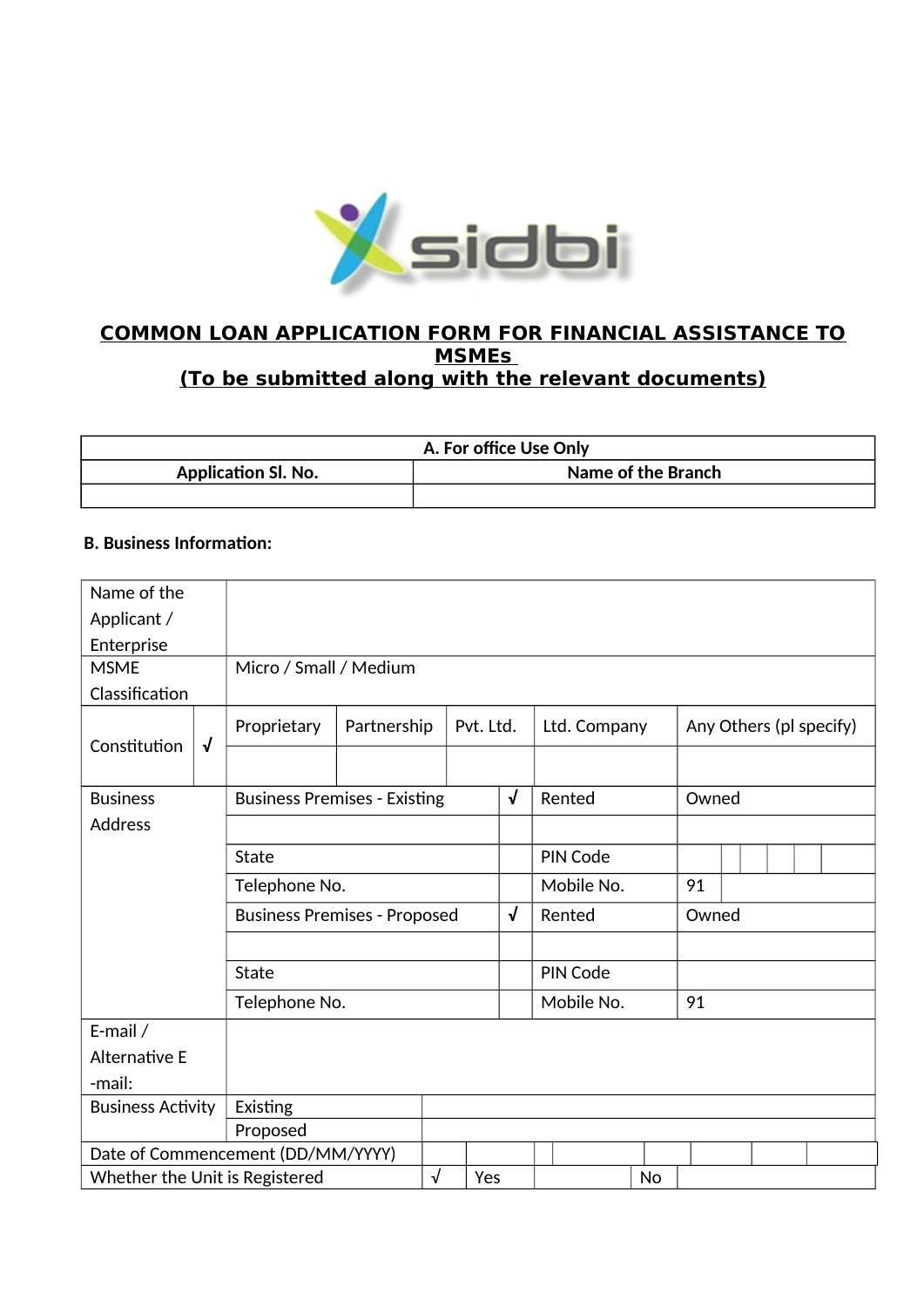

| If Registered (Please mention: Registration |  |                  |                |   |            |              |       |                           |
|---------------------------------------------|--|------------------|----------------|---|------------|--------------|-------|---------------------------|
| no. And the Act under which registered)     |  |                  |                |   |            |              |       |                           |
| Udyog Aadhar Registration No. **            |  |                  |                |   |            |              |       |                           |
| (** Not Mandatory)                          |  |                  |                |   |            |              |       |                           |
| <b>Registered office Address</b>            |  |                  |                |   |            |              |       |                           |
| Social Category                             |  |                  |                | V | <b>SC</b>  | <b>ST</b>    |       | <b>Minority Community</b> |
| If Minority<br>Community                    |  | <b>Buddhists</b> | <b>Muslims</b> |   | Christians | <b>Sikhs</b> | Jains | <b>Zoroastrians</b>       |

# C. Background Information of Proprietor/Partners/Directors of Company and their addresses:

| S.<br>No | <b>Name</b> | Date of Birth | Academic<br>Qualification | Experience in the line of<br>activity (Years) |
|----------|-------------|---------------|---------------------------|-----------------------------------------------|
| 1.       |             |               |                           |                                               |
| 2.       |             |               |                           |                                               |

# D. Names of Associate Concerns, if any, or Joint Venture (JV) Partner or Director of proposed Unit:

| <b>Names</b> | of | Address   | of | Presently    | Nature    | of Extent of Interest as a Prop.         |
|--------------|----|-----------|----|--------------|-----------|------------------------------------------|
| Associate    |    | Associate |    | Banking with | Activity  | of   /Partner/ Director or Just Investor |
| Concern      |    | Concern   |    |              | Associate | in Associate Concern                     |
|              |    |           |    |              | Concern   |                                          |
|              |    |           |    |              |           |                                          |
|              |    |           |    |              |           |                                          |
|              |    |           |    |              |           |                                          |
|              |    |           |    |              |           |                                          |

## E. (i) Banking/Credit Facilities Existing: (In ` lakh)

| <b>Type of Facilities</b>                                                                        | <b>Banks Name and</b>                                                                                 | Limit Availed | Outstanding   |  |  |  |  |
|--------------------------------------------------------------------------------------------------|-------------------------------------------------------------------------------------------------------|---------------|---------------|--|--|--|--|
|                                                                                                  | <b>Branch</b>                                                                                         |               | As on $\dots$ |  |  |  |  |
| Savings Account                                                                                  |                                                                                                       | N. A.         |               |  |  |  |  |
| <b>Current Account</b>                                                                           |                                                                                                       | N. A.         |               |  |  |  |  |
| Term Loan                                                                                        |                                                                                                       |               |               |  |  |  |  |
|                                                                                                  | If banking with SIDBI, customer ID to be given here:                                                  |               |               |  |  |  |  |
|                                                                                                  | It is certified that our unit has not availed any loan from any other Bank / Financial Institution in |               |               |  |  |  |  |
| the past and I/we am/are not indebted to any other Bank / Financial Institution other than those |                                                                                                       |               |               |  |  |  |  |
| mentioned in column no. E (i)s above.                                                            |                                                                                                       |               |               |  |  |  |  |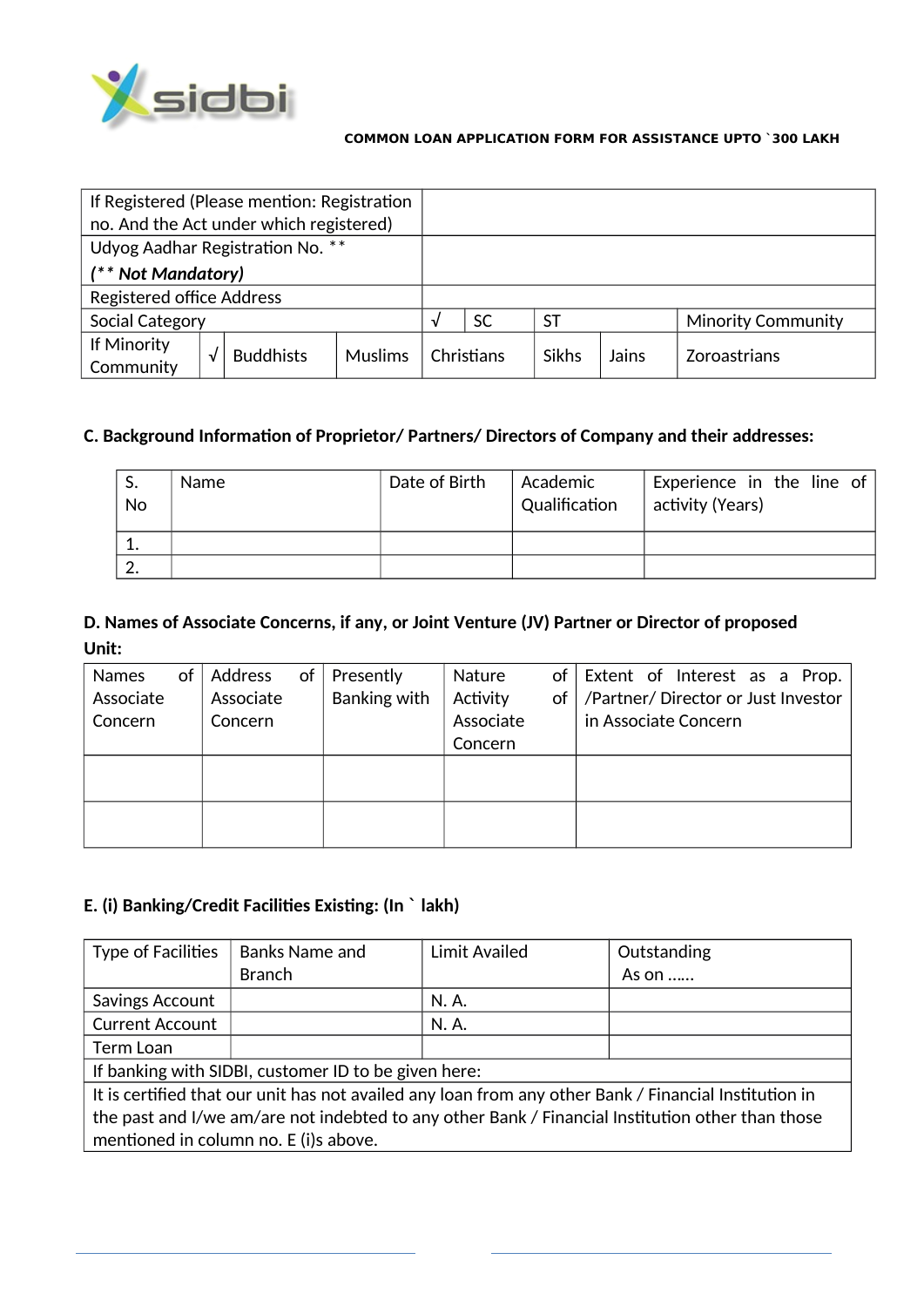

# (ii) Banking/Credit Facilities of associate concerns: (In ` lakh)

| <b>Type of Facilities</b>                                                                        | <b>Banks Name and</b>                                                                                 | Limit Availed | Outstanding   |  |  |  |
|--------------------------------------------------------------------------------------------------|-------------------------------------------------------------------------------------------------------|---------------|---------------|--|--|--|
|                                                                                                  | <b>Branch</b>                                                                                         |               | As on $\dots$ |  |  |  |
| Savings Account                                                                                  |                                                                                                       | N. A.         |               |  |  |  |
| <b>Current Account</b>                                                                           |                                                                                                       | N. A.         |               |  |  |  |
| Term Loan                                                                                        |                                                                                                       |               |               |  |  |  |
|                                                                                                  | If banking with SIDBI, customer ID to be given here:                                                  |               |               |  |  |  |
|                                                                                                  | It is certified that our unit has not availed any loan from any other Bank / Financial Institution in |               |               |  |  |  |
| the past and I/we am/are not indebted to any other Bank / Financial Institution other than those |                                                                                                       |               |               |  |  |  |
|                                                                                                  | mentioned in column no. E (ii) above.                                                                 |               |               |  |  |  |

*N.A – Not Applicable*

## **F. Credit Facilities Proposed: (In ` lakh) \*\***

| <b>Type of Facilities</b> | Amount | Purpose for which<br>Required | Security Offered                         |
|---------------------------|--------|-------------------------------|------------------------------------------|
|                           |        |                               | Whether Collateral Security Offered (If, |
|                           |        |                               | yes, then provide details) (Yes/No)      |
| Term Loan                 |        |                               |                                          |
| Cash Credit**             |        |                               |                                          |
| LC/BG                     |        |                               |                                          |
| Total                     |        |                               |                                          |

**\*\*** Mandatory Fields

# **G. In case of Working Capital: Basis of Cash Credit Limit applied: (In ` lakh)**

|                    |       | Projected     |           |                    |  |              |        |  |  |  |  |
|--------------------|-------|---------------|-----------|--------------------|--|--------------|--------|--|--|--|--|
|                    | Sales | Workin        | Inventory | Debtors   Creditor |  | Promoter's   | Limits |  |  |  |  |
| <b>Cash Credit</b> |       | g Cycle       |           |                    |  | Contribution |        |  |  |  |  |
|                    |       | ın            |           |                    |  |              |        |  |  |  |  |
|                    |       | <b>Months</b> |           |                    |  |              |        |  |  |  |  |
|                    |       |               |           |                    |  |              |        |  |  |  |  |

# **H. In case of Term Loan requirements, (i) Details of machinery/equipment :**

| Type of     | Purpose   | Name of  | Total Cost of | Contribution being   Loan Required        |  |
|-------------|-----------|----------|---------------|-------------------------------------------|--|
| machine     | for which | Supplier | Machine       | the $\langle \cdot \rangle$<br>made<br>by |  |
| / Equipment | required  |          |               | promoters (`)                             |  |
|             |           |          |               |                                           |  |
|             |           |          |               |                                           |  |
|             |           | Total    |               |                                           |  |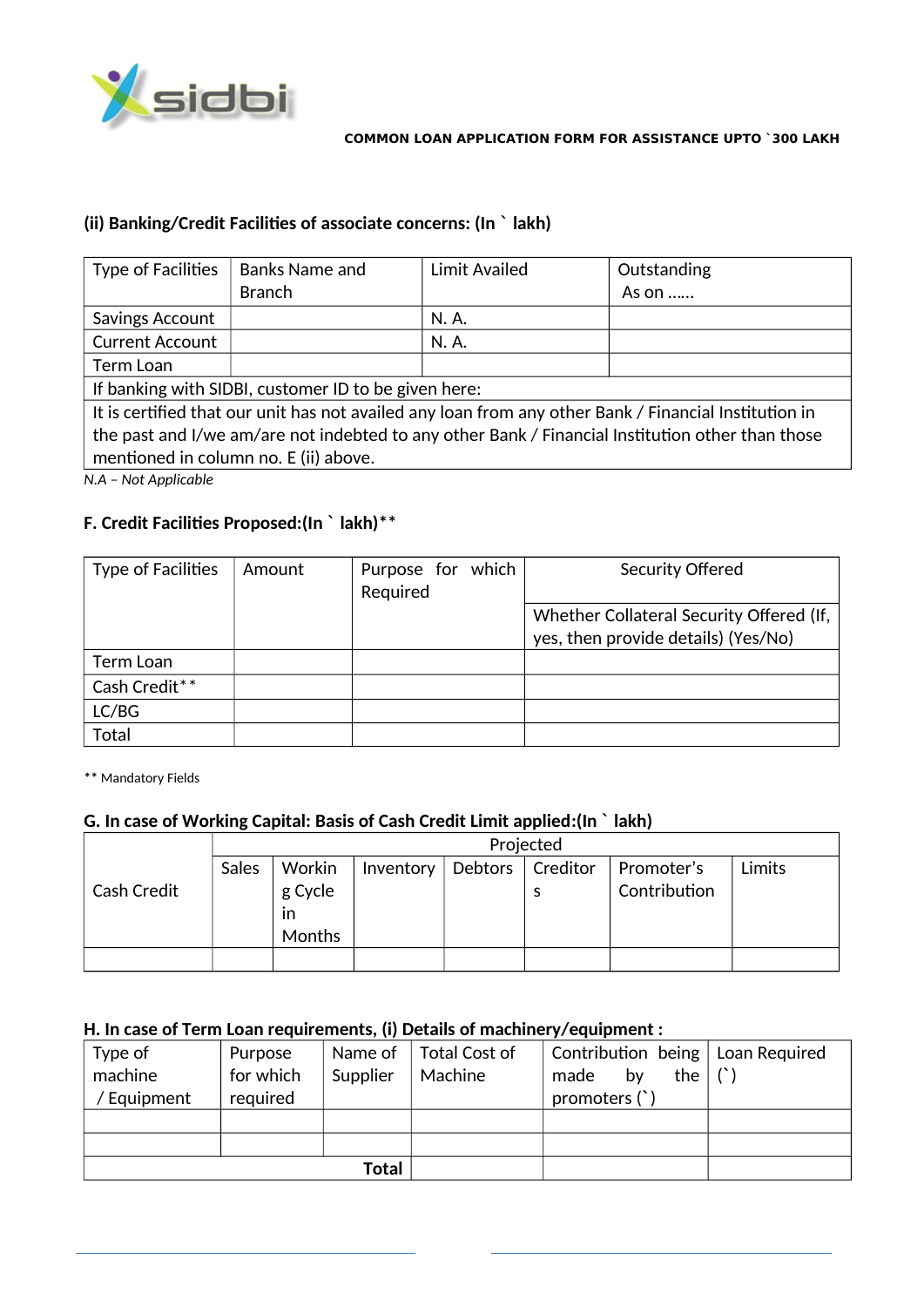

## **(ii) Details of Land:**

|                                    |         |                      |         | Type of Land (viz, Address / Area of land Purchase price Estimated Market value |
|------------------------------------|---------|----------------------|---------|---------------------------------------------------------------------------------|
| Agricultural, industrial, Location |         | $\int$ (Sq ft / mtr) | of land |                                                                                 |
| commercial, etc)                   | of Land |                      |         |                                                                                 |
|                                    |         |                      |         |                                                                                 |
|                                    |         |                      |         |                                                                                 |
|                                    |         | Total                |         |                                                                                 |

## **(iii) Details of Civil Work:**

|              |                                                  |  |           |  |      |  | Description of civil Type of Total floor Estimated cost Total cost $()$ |  |  |
|--------------|--------------------------------------------------|--|-----------|--|------|--|-------------------------------------------------------------------------|--|--|
| work         |                                                  |  |           |  |      |  | constructi   Area (Sq ft /   per sq ft / sq                             |  |  |
|              |                                                  |  | <b>on</b> |  | mtr) |  | mtr(')                                                                  |  |  |
|              |                                                  |  |           |  |      |  |                                                                         |  |  |
|              |                                                  |  |           |  |      |  |                                                                         |  |  |
| <b>Total</b> |                                                  |  |           |  |      |  |                                                                         |  |  |
|              | Repayment period with Moratorium period required |  |           |  |      |  |                                                                         |  |  |

# **I. Past financial for last 3 years: (In ` lakh) - In case of existing unit**

| Particulars                                 | FY I | <b>FY II</b> | <b>FY III</b> |
|---------------------------------------------|------|--------------|---------------|
| Net Worth                                   |      |              |               |
| Net Sales                                   |      |              |               |
| <sup><math>\vdash</math></sup> Gross Profit |      |              |               |
| PAT                                         |      |              |               |

## **J. Future Estimates: (In ` lakh)**

Future Estimates (Estimates for current year and projections for first year to be provided for working capital facilities. However, for term loan facilities projections to be provided till the proposed year of repayment of loan)

| . <i>.</i>         | <b>Current Year</b> | <b>First Year</b> | Second Year  | Third Year (Projection) |
|--------------------|---------------------|-------------------|--------------|-------------------------|
|                    |                     |                   |              |                         |
| <b>Particulars</b> | (Estimate)          | (Projection)      | (Projection) |                         |
| Net Sales          |                     |                   |              |                         |
| Net Profit         |                     |                   |              |                         |
| Capital (Net       |                     |                   |              |                         |
| Worth in case      |                     |                   |              |                         |
| of Companies)      |                     |                   |              |                         |
| <b>DSCR</b>        |                     |                   |              |                         |
| <b>DER</b>         |                     |                   |              |                         |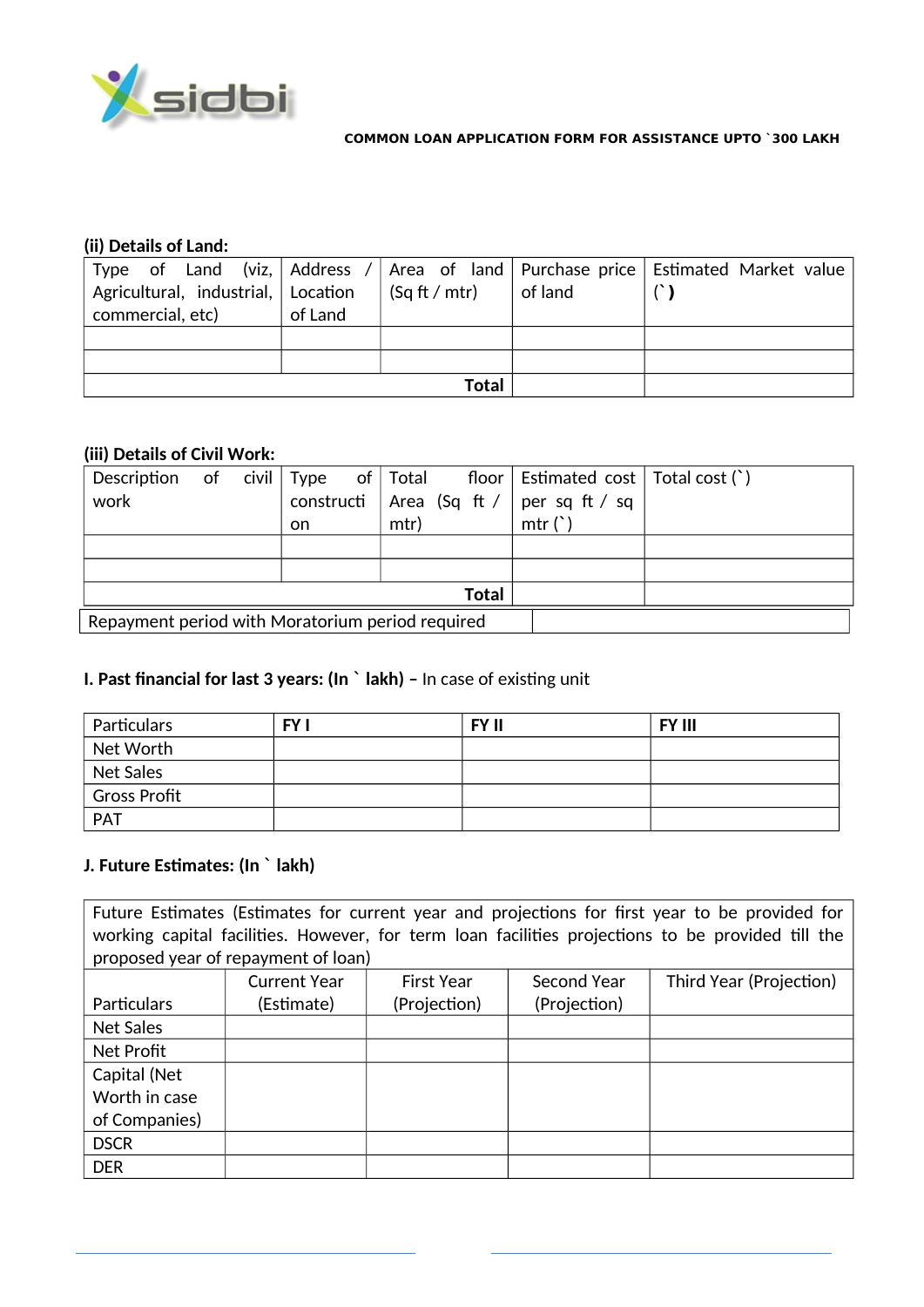

## **K. Status Regarding Statutory Obligations:**

| <b>Statutory Obligations</b>                      | Whether<br>Complied with<br>(select Yes/No)<br>If not applicable<br>then select N. A. | Remarks<br>(Any details in<br>connection with the<br>relevant obligation to be<br>given) |
|---------------------------------------------------|---------------------------------------------------------------------------------------|------------------------------------------------------------------------------------------|
| 1. Registration under Shops and Establishment Act |                                                                                       |                                                                                          |
| 2. Registration under MSME (Provisional /Final)   |                                                                                       |                                                                                          |
| 3. Drug License                                   |                                                                                       |                                                                                          |
| 4. Latest Sales Tax Return Filed                  |                                                                                       |                                                                                          |
| 5. Latest Income Tax Returns Filed                |                                                                                       |                                                                                          |
| 6. Provident Fund                                 |                                                                                       |                                                                                          |
| 7. Employee State Insurance Corporation (ESIC)    |                                                                                       |                                                                                          |
| 8. Pollution Control Board (PCB)                  |                                                                                       |                                                                                          |
| a) Consent to establish                           |                                                                                       |                                                                                          |
| b) Consent to Operate                             |                                                                                       |                                                                                          |
| 9. Land Use                                       |                                                                                       |                                                                                          |
| 10. Building Plan Approval                        |                                                                                       |                                                                                          |
| 11. Any other Statutory dues remaining            |                                                                                       |                                                                                          |
| outstanding                                       |                                                                                       |                                                                                          |

# **L. Declaration:**

I/We hereby certify that all information furnished by me/ us above in this Application/ Business plan & Project report/Appendix/Annexure/Statements and other papers/ documents enclosed are true and correct to the best of my/ our knowledge and belief;

I/we have no borrowing arrangements for the applicant enterprise/unit and the associate concerns with any other bank/FI/ NBFC/ Institution, etc except as indicated in the application;

there are no arrears of statutory dues and no government enquiries/ proceedings/ prosecution/ legal action are pending/ initiated against the enterprise/ unit/ associate concerns/ promoters/ directors/ partners/ proprietor except as indicated in the application;

I/ We also confirm that I/ none of the promoters or directors or partners have at any time declared themselves as insolvent

I/We have no objection if SIDBI furnishes the information submitted by me/us to other banks / FIs/ CIBIL / RBI/ any other agency as may be deemed fit in connection with consideration of my/our application for financial assistance.

I/We have no objection to SIDBI/its representatives making necessary enquiries/verifications  $(including in CIBIL or any other credit information agencies data base) while considering my/our$ application for financial assistance. I/We undertake to furnish all other information that may be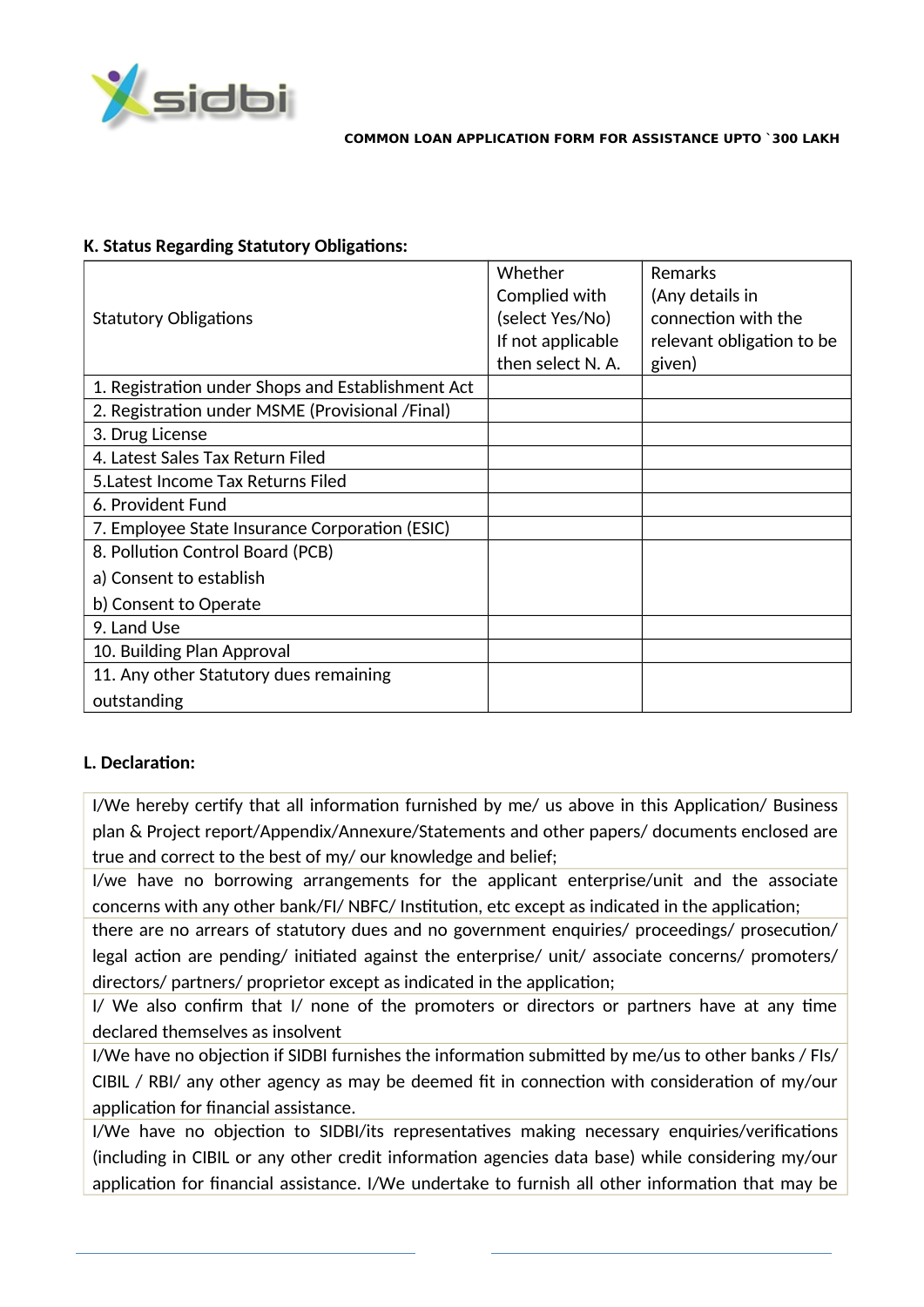

required by SIDBI in connection with my/our application for financial assistance;

(Signatures of Proprietor / all partners / authorized director) Date amd Place: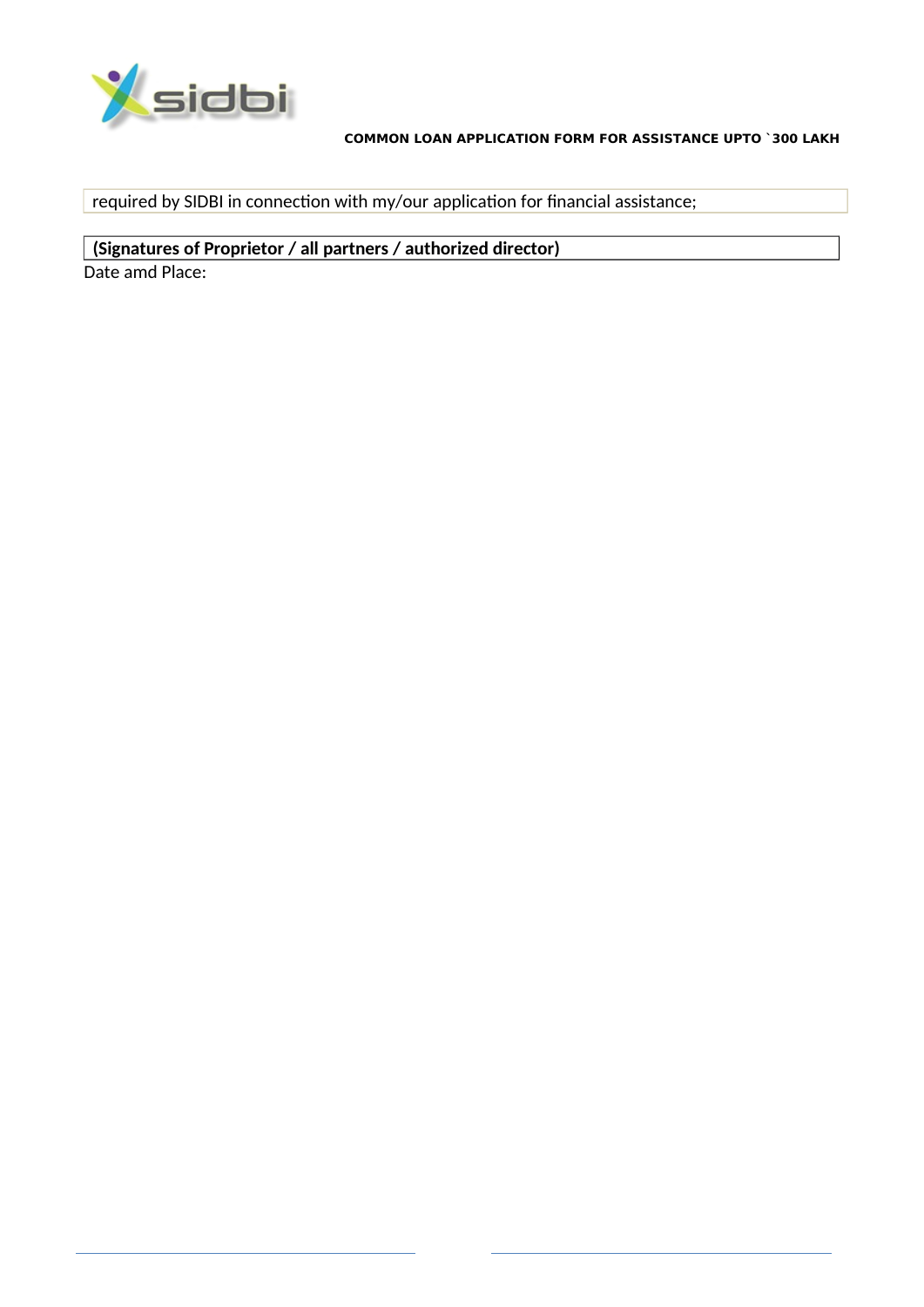

**Format I** 

### **Bio-data of the Promoters / Guarantors**

(Pl affix recent passport size colour photograph and sign across it)

| a. | Name                                                   |           |                      |            |
|----|--------------------------------------------------------|-----------|----------------------|------------|
| b. | Father's/Husband's Name                                |           |                      |            |
| c. | Date of Birth                                          |           |                      |            |
| d. | Sex (Male/Female/Third Gender)                         |           |                      |            |
| e. | Relationship with chief promoter                       |           |                      |            |
| f. | Whether belongs to Scheduled<br>Castes<br>$\prime$     |           |                      |            |
|    | Scheduled Tribes / Minority community                  |           |                      |            |
| g. | Are you Ex-Servicemen                                  |           |                      |            |
| h. | Residential Address-Temporary                          |           |                      |            |
| i. | <b>Residential Address- Permanent</b>                  |           |                      |            |
| j. | PAN No                                                 |           |                      |            |
| k. | Mobile No                                              |           |                      |            |
|    |                                                        |           |                      |            |
| I. | Telephone No - Office                                  |           |                      |            |
| m. | Telephone No - Residence                               |           |                      |            |
| n. | Academic qualifications                                |           |                      |            |
| o. | Professional qualifications                            |           |                      |            |
| p. | Experience                                             |           |                      |            |
| q. | Functional responsibilities in the unit                |           |                      |            |
| r. | Reasons for joining / establishing the unit (please    |           |                      |            |
|    | mention about motivating factors)                      |           |                      |            |
| s. | Family details - Spouse & children<br>(age,            |           |                      |            |
|    | educational background & present occupation)           |           |                      |            |
| t. | Details of Past Experience of Entrepreneurship         |           |                      |            |
| u. | Major Skills / Area of Expertise                       |           |                      |            |
| v. | Financial/ capital contribution in all the existing    | Name of   | Capital contribution |            |
|    | enterprises/ businesses in which involved as           | concern/  | ('lakh)              |            |
|    | promoter/ director/ partner/ proprietor etc (face      | associate | At                   | At present |
|    | value only)                                            | concerns  | beginning            |            |
|    |                                                        |           |                      |            |
|    |                                                        |           |                      |            |
| w. | Functional<br>responsibility<br>in<br>the<br>applicant |           |                      |            |
|    | enterprise                                             |           |                      |            |
| X. | Functional responsibility in the proposed venture      |           |                      |            |
| у. | Any other relevant information                         |           |                      |            |

I declare that the above particulars are true & correct to the best of my knowledge and belief.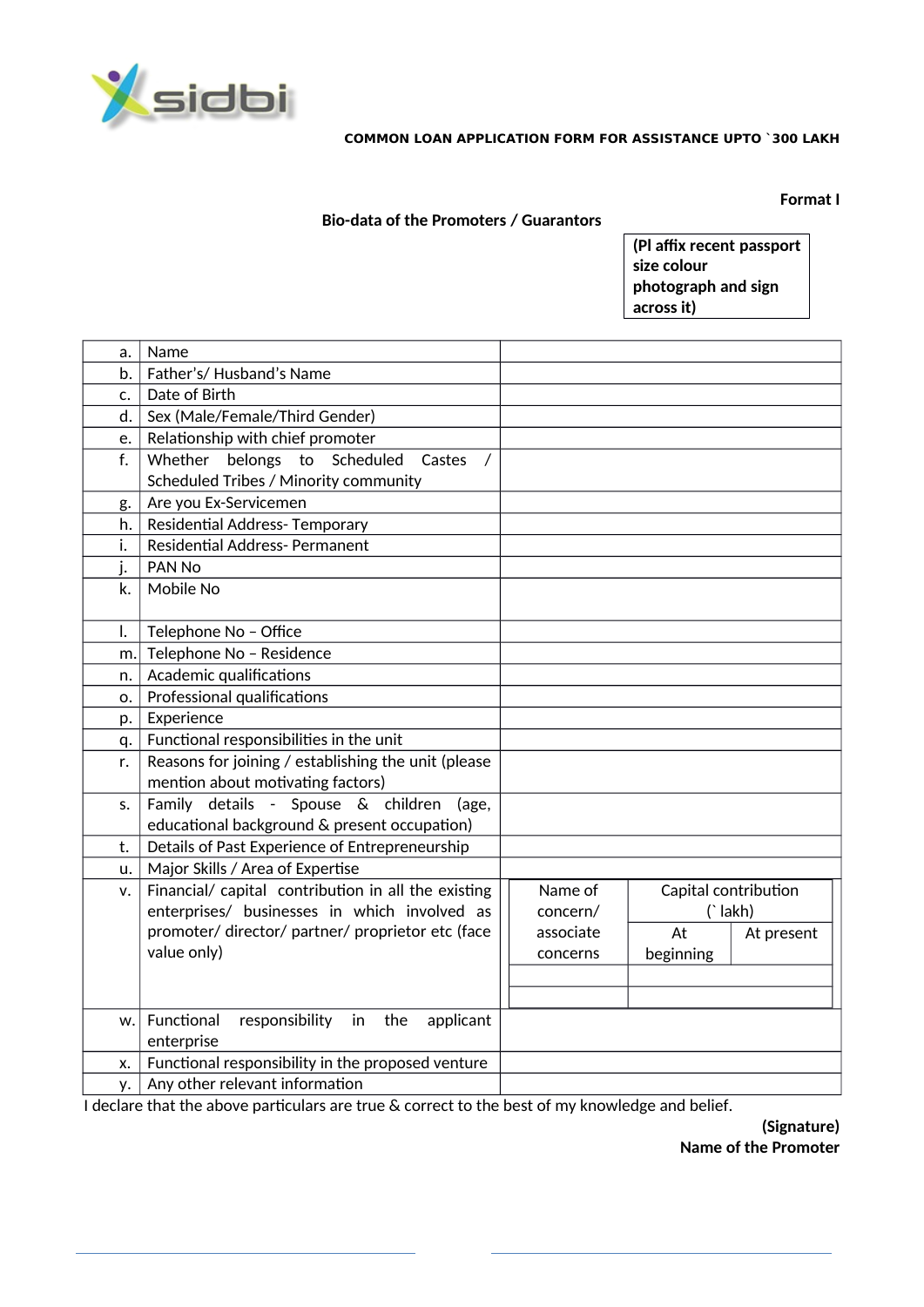

**Format II**

|    |             |                                           | <b>Net Worth Statement</b>                                                 |
|----|-------------|-------------------------------------------|----------------------------------------------------------------------------|
| 1. |             | Name of the promoter/ Guarantor           |                                                                            |
| 2. |             | Fathers' name                             |                                                                            |
| 3. | Age and Sex |                                           |                                                                            |
| 4. |             | Address & Contact Details                 |                                                                            |
|    |             | Correspondence                            |                                                                            |
|    |             | Residential                               |                                                                            |
|    |             | Permanent                                 |                                                                            |
| 5. |             | PAN No. and / or Passport no.             |                                                                            |
| 6. |             | <b>DETAILS OF ASSETS ()</b> lakh)         |                                                                            |
|    | i)          |                                           | <b>MOVABLE ASSETS</b> (other than shares held in the applicant enterprise) |
|    |             | a) Cash and Bank (Savings/FD)             |                                                                            |
|    | b)          | Liquid Shares/ Bonds/ Mutual Funds        |                                                                            |
|    | c)          | Insurance policies (Surrender value):     |                                                                            |
|    | d)          | Details of other securities like stake in |                                                                            |
|    |             | unlisted concerns, etc                    |                                                                            |
|    |             | e) Vehicles/Jewellery                     |                                                                            |
|    | f)          | Others (kindly specify)<br><b>Total</b>   |                                                                            |
|    |             |                                           |                                                                            |
|    | ii)         | Kindly provide details of the pledge      |                                                                            |
|    |             | or hypothecation of the above assets      |                                                                            |
|    |             |                                           |                                                                            |

#### iii) **IMMOVABLE PROPERTIES**

| Date of   | _ocation | Whether Land/         | Extent of | Name of      | Value          |       | Details of  |
|-----------|----------|-----------------------|-----------|--------------|----------------|-------|-------------|
| Acquisiti |          | House/Flat/           | holding   | joint owner, |                | lakh) | mortgages,  |
| on.       | Address  | Commercial/           | (%)       | if any       | <b>Purchas</b> | Mkt.  | encumbrance |
|           | with PIN | Agricultural property |           |              | e price        | Value |             |
|           |          |                       |           |              |                |       |             |
|           | TOTAL    |                       |           |              |                |       |             |

# 7. **DETAILS OF LIABILITIES**

| S.No | Borrowings from                                                    | Purpose | Secured by      | Amount still to be repaid (<br>lakh) |  |
|------|--------------------------------------------------------------------|---------|-----------------|--------------------------------------|--|
|      |                                                                    |         |                 |                                      |  |
| 2    |                                                                    |         |                 |                                      |  |
|      | <b>DETAILS OF GUARANTEES GIVEN</b>                                 |         |                 |                                      |  |
|      | Guarantee given to (name On behalf of/ purpose                     |         | Guarantee valid | Amount involved                      |  |
|      | of bank/ person)                                                   |         | upto            | lakh)                                |  |
|      |                                                                    |         |                 |                                      |  |
| 2    |                                                                    |         |                 |                                      |  |
|      | Debit Balance shown in Balance Sheet of any company/ firm in which |         |                 |                                      |  |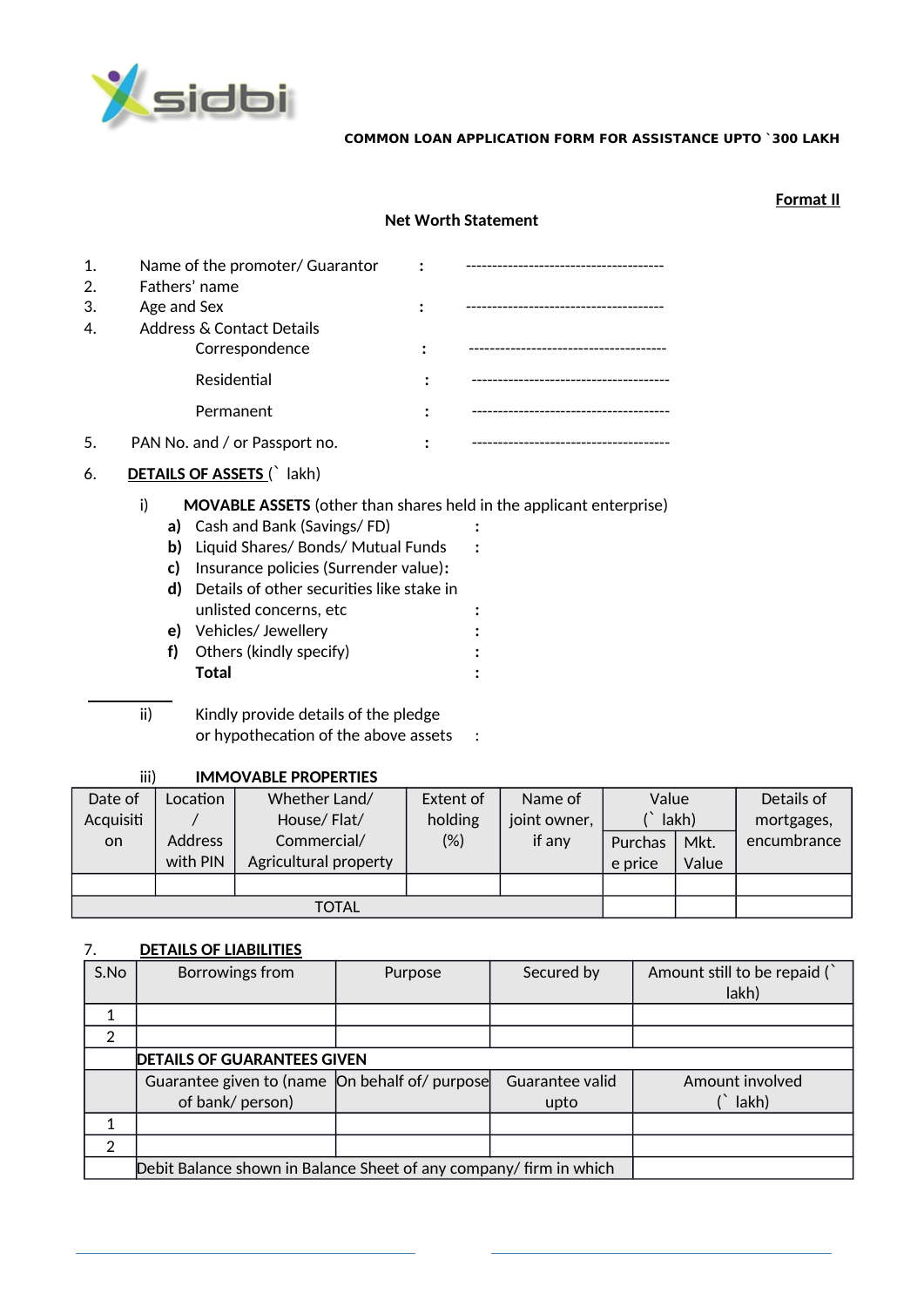

| you have financial interest/ stake |  |
|------------------------------------|--|
| Any other liabilities              |  |
| <b>Total Liabilities</b>           |  |

#### 8. **SUMMARY**

|    | Value of Movable assets<br>Value of immovable properties<br>Total Assets (`Lakh) |  |
|----|----------------------------------------------------------------------------------|--|
|    | Less: Total liabilities ((`Lakh)                                                 |  |
|    | Net Assets ( Lakh)                                                               |  |
| 9. | Profit in Business ( Lakh)                                                       |  |

#### 10**. DECLARATION**

I declare that the above particulars are true and correct to the best of my knowledge and belief and I undertake to furnish such other information as SIDBI may require.

| <b>Place</b> | ----------------------- | Signature:<br>---------------------- |
|--------------|-------------------------|--------------------------------------|
| <b>Date</b>  | ----------------------- | Name.<br>-----------------------     |

## **CA Certification**

Based on the verifications of all the relevant documents/ vouchers/ books of accounts / bank accounts etc. of Shri/ Smt. \_\_\_\_\_\_\_\_\_\_\_\_\_\_\_\_\_\_\_\_\_\_\_\_\_\_\_\_\_\_\_\_, we certify that the above information is true &

correct to the best of our knowledge.

|  | -------------<br>m d<br>.,<br>.,<br>., |
|--|----------------------------------------|
|  | --------<br>- 1<br>- 1<br>- 1          |

| Place :-------------------- | Signature: ---------------------           |
|-----------------------------|--------------------------------------------|
| Date :--------------------  | Name/stamp of the Firm / Partner:          |
|                             | <b>Membership No ---------------------</b> |

#### **Note:**

- 1. Net worth details should contain full details of the following:
	- a. immovable properties including complete address, area (residential, commercial etc.) and whether they are mortgaged with others with details thereof;
	- b. movable assets including the details of investments in shares, bonds, debentures, fixed deposits indicating name of company/ firm, amount, face value, interest rate, etc., and whether they are pledged with others with details thereof;
	- $c.$  full details of liabilities including names, amounts, terms etc.;

2. Kindly enclose copies of sale deeds, demat statements of shares, debentures & bonds held, policies, etc.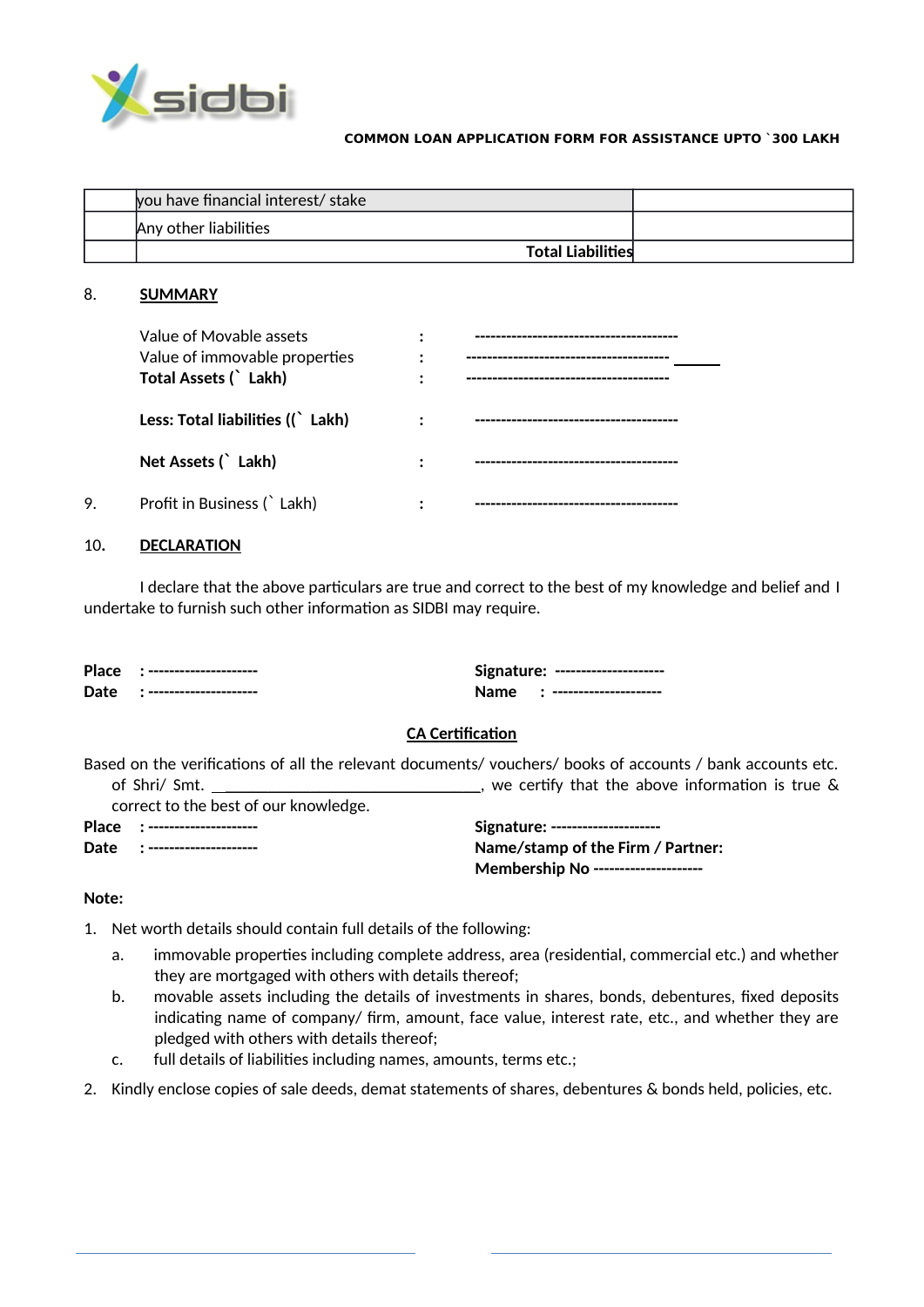

#### **Format III**

## **(Applicable for loans rated under CART in lieu of project report)**

| $\mathsf{S}$<br>No. | <b>Item</b>                                                                                              | <b>Actuals for</b><br>previous year | Y1 | <b>Y2</b> | <b>Y3</b> | <b>Y4</b> | Y <sub>5</sub> |
|---------------------|----------------------------------------------------------------------------------------------------------|-------------------------------------|----|-----------|-----------|-----------|----------------|
| $\mathbf{1}$        | <b>Total Income</b>                                                                                      |                                     |    |           |           |           |                |
| $\overline{2}$      | Raw materials                                                                                            |                                     |    |           |           |           |                |
|                     | Power and fuel                                                                                           |                                     |    |           |           |           |                |
|                     | Wages and salaries                                                                                       |                                     |    |           |           |           |                |
|                     | Selling expenses                                                                                         |                                     |    |           |           |           |                |
|                     | Other expenses                                                                                           |                                     |    |           |           |           |                |
|                     | <b>Total Cost</b>                                                                                        |                                     |    |           |           |           |                |
| 3                   | Profit before depreciation,<br>Interest and taxes (PBDIT)<br>$(2 - 1)$                                   |                                     |    |           |           |           |                |
| 4                   | Interest on Term Loan                                                                                    |                                     |    |           |           |           |                |
| $\overline{5}$      | Interest on Working                                                                                      |                                     |    |           |           |           |                |
| 6                   | Interest on unsecured                                                                                    |                                     |    |           |           |           |                |
| $\overline{7}$      | Depreciation                                                                                             |                                     |    |           |           |           |                |
| 8                   | Profit before Tax (3 - 4 - 5                                                                             |                                     |    |           |           |           |                |
| 9                   | Tax                                                                                                      |                                     |    |           |           |           |                |
| 10                  | Profit after Tax (8 - 9)                                                                                 |                                     |    |           |           |           |                |
| 11                  | Dividends/Withdrawals                                                                                    |                                     |    |           |           |           |                |
| 12                  | Cash Accruals $(10 - 11 + 7)$                                                                            |                                     |    |           |           |           |                |
| 13                  | Repayments of all term<br>liabilities (Principal)                                                        |                                     |    |           |           |           |                |
| 14                  | Service Coverage<br>Debt<br>Ratio ((10+7+4)/(13+4))                                                      |                                     |    |           |           |           |                |
| 15                  | Average DSCR (Total of<br>$10+7+4$<br>for<br>projected<br>period/(Total of 13+4 for<br>projected period) |                                     |    |           |           |           |                |

### **Profitability projections for the Unit/ Company as a whole\***

\* Please give projections for the entire tenure of SIDBI loan.

Calculation of DSCR including Escrowable cash flow from rentals\*\*\*